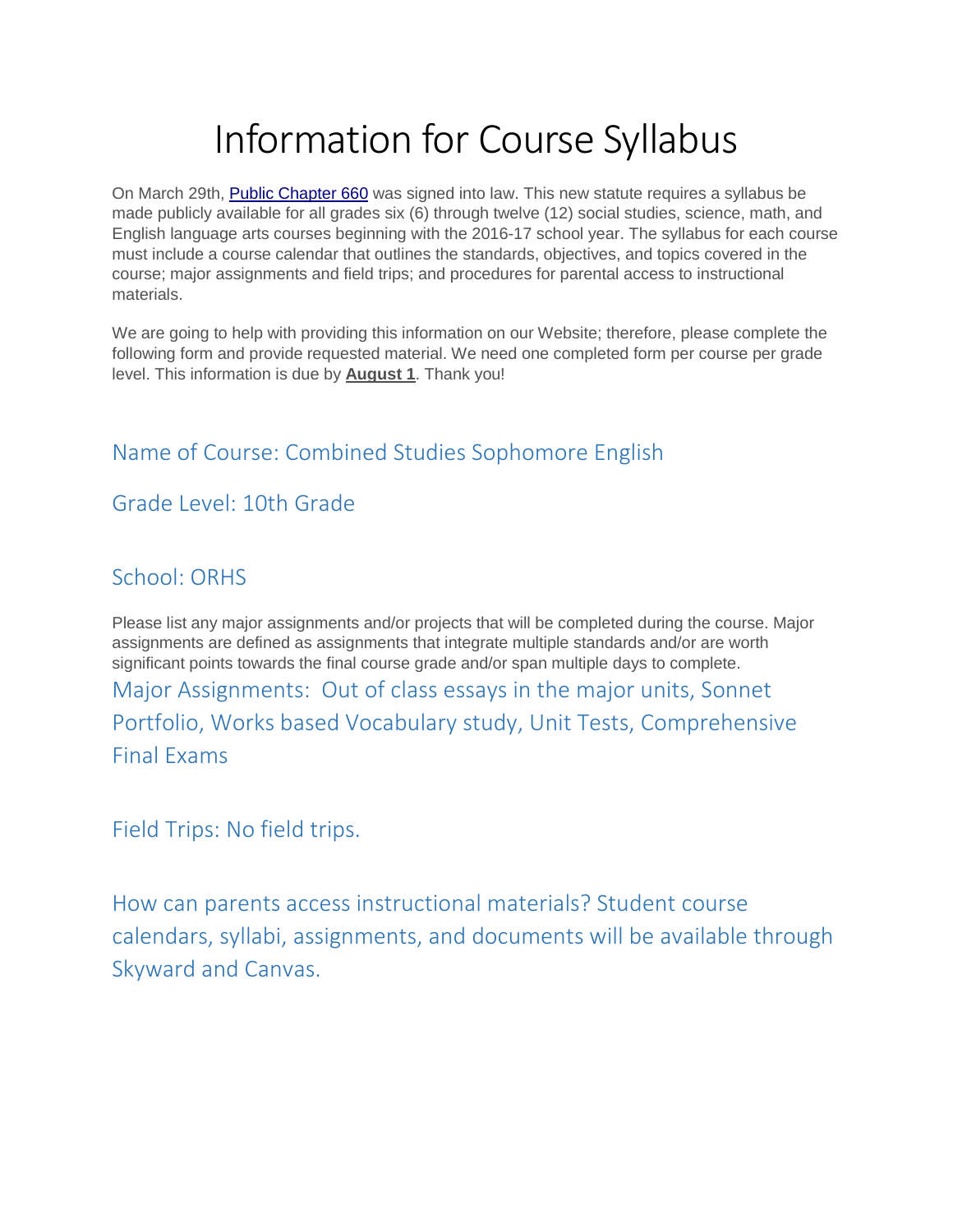## Please attach a pacing guide for your course if you teach science or any high school subject.

Combined Studies Sophomore English Teachers: Michael Feuer, Ginger Flanders, Benjamin Fowler

#### Major Units of Study

Each major unit of study will contain a unit test, an out-of-class comprehensive essay in the argumentative or explanatory mode, reading quizzes, analytical homework assignments, and reading selections of various lengths from full-length novels and plays, critical non-fiction, short stories, and poetry.

- *The Source* and Ancient Literature "Moses" and *The Epic of Gilgamesh*
- Indian Literature from *The Mahabharata*
- Greek Literature/Greek Tragedy
	- *Antigone* (essay)
	- Greek lyric poetry
- Roman Literature
	- *Julius Caesar* (essay)
	- $\blacktriangleright$  Selections from Roman satirists and poets such as Ovid, Horace
- Medieval Literature
	- Medieval myths ("The Cid," "The Song of Roland," "Berta of Hungary")
	- selections from Chaucer and Dante (mini-research project)
- $\blacktriangleright$  Renaissance Literature
	- *The Merchant of Venice* (essay)
	- The sonnet and other forms of poetry, selections by Boccaccio and Cervantes (sonnet portfolio and speech unit)
- Victorian Literature
	- *A Tale of Two Cities* (includes major research paper)
- **Tennessee English Standards Review** 
	- Ongoing review of new state standards to prepare for the TNREADY exam in April/May.
- Persuasive Writing and Rhetoric
- Modern Literature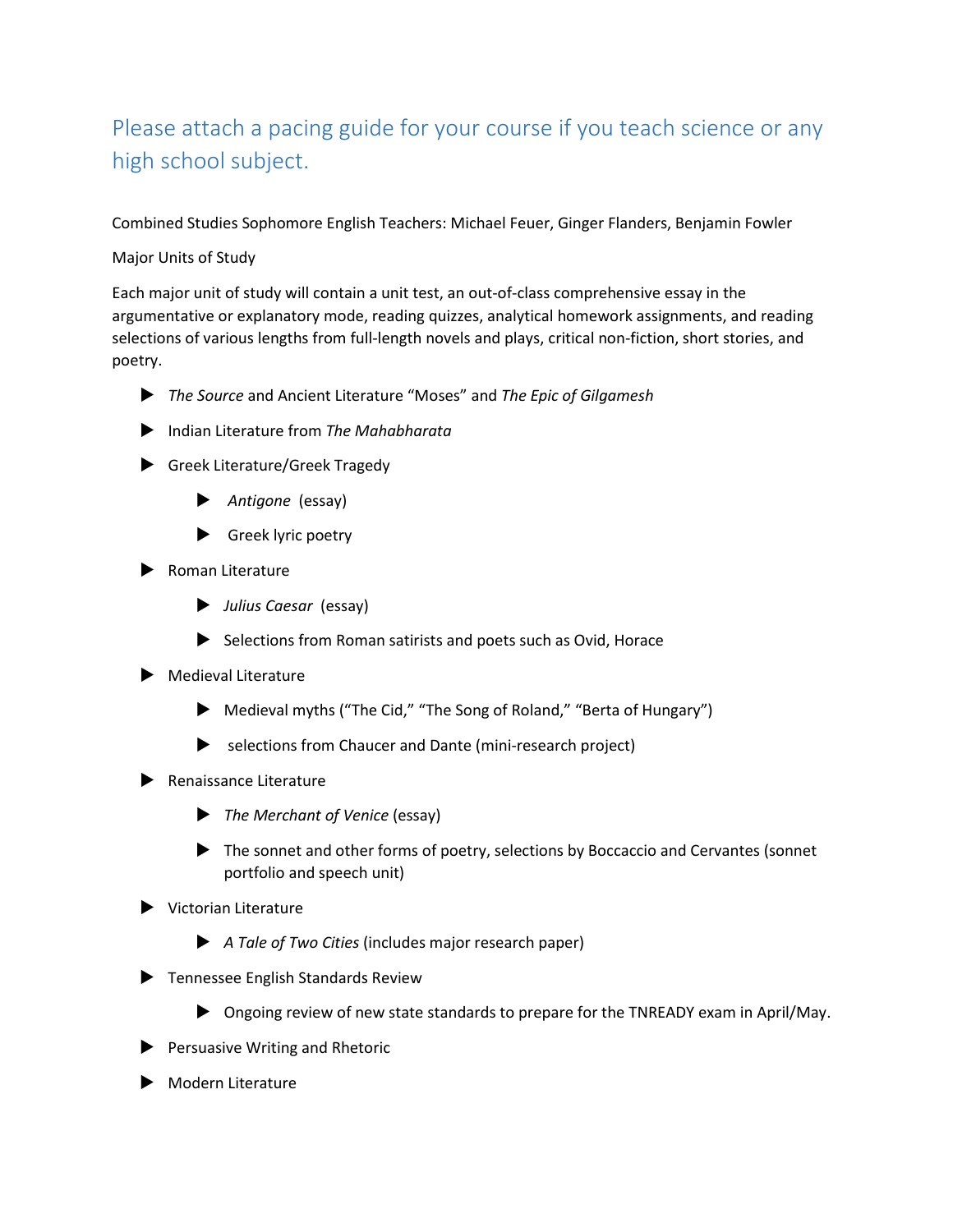#### *Things Fall Apart* (essay)

These standards will be addressed recursively throughout each unit of study, increasing in difficulty as students progress through the year:

9-10.L.CSE.1-2 Conventions of Standard English

9-10.L.KL.3 Knowledge of Language

9-10.L.VAU.4 Vocabulary Acquisition and Use

9-10.L.VAU.5. Understanding figurative language and word relationships.

9-10.L.VAU.6 General Academic and English content specific words.

9-10.RL.KID.1 and 9-10.RI.KID.1 Analyze Literature and Informational Texts.

9-10.RL.KID.2 and 9-10.RI.KID.2 Analyze theme or central idea of a text and its development.

9.10-RL.KID.3 and 9-10.RI.KID.3 Analyze how complex characters, events, and ideas develop, as well as author choices in developing key ideas.

9.10-RL.KID.4 and 9-10.RI.KID.4 Interpret words and phrases as they are used in a text.

9.10-RL.CS.5 and 9-10.RI.CS.5 Analyze author's choices in text and plot structure, and manipulation of time sequences.

9.10-RL.CS.6 and 9-10.RI.CS.6 Analyze view point and author's purpose shapes meaning.

9-10.RL.IKI.7 Evaluate the topic, subject, and/or theme in two diverse formats or media.

9-10.RI.IKI.8 Evaluate how reasoning and evidence affects the argument and specific claims in a text.

9-10.RL.IKI.9 and 9-10.RI.IKI.9 Analyze a variety of related literary texts and thematically related nonfiction, and evaluate how an author draws on, alludes to, or transforms source material to provide a deeper and more thorough interpretation of the text.

10.RL.RRTC.10 and 9-10.RI.RRTC.10 Read and comprehend a variety of literature and non-fiction texts at the high end of the grades 9-10 text complexity band independently and proficiently.

For writing units:

9-10.SL.CC.1 Initiate and participate effectively with varied partners in a range of collaborative discussions

9-10.W.TTP.1 Write arguments to support claims in an analysis of substantive topics or texts, using valid reasoning supported by relevant and sufficient evidence.

9-10.W.TTP.2Write informative/explanatory texts to analyze and convey complex ideas, concepts, and information clearly and accurately through the effective selection and organization of content.